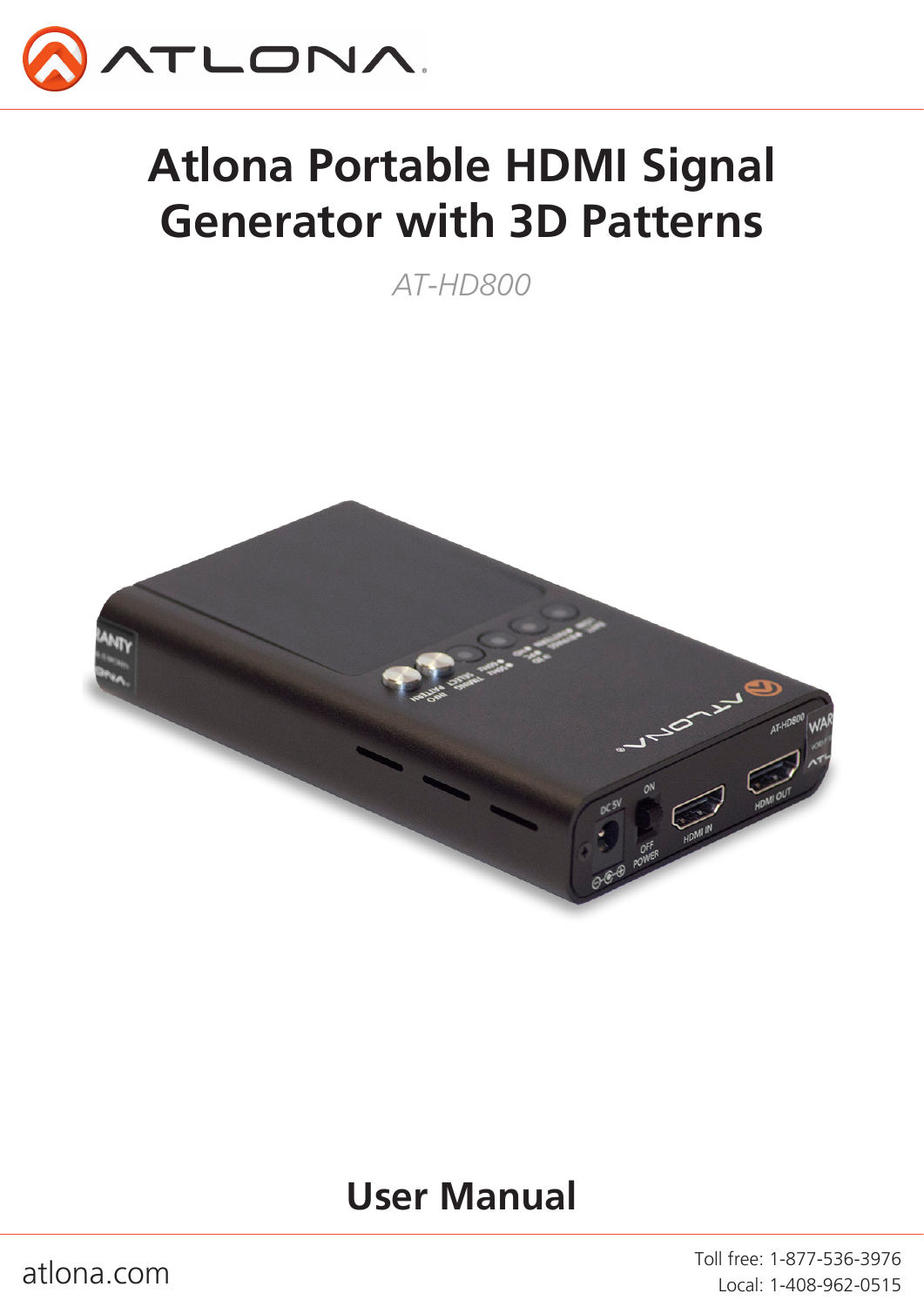

## Table of Contents

| 6-8 |
|-----|
|     |
|     |
|     |
|     |
|     |
|     |

## Revision C (12/14/12):

| Firmware Version                       | 2.1S     |
|----------------------------------------|----------|
| New timing order                       | Page 5   |
| Patterns 8-17 added to 1080i and 1080p | Page 6-8 |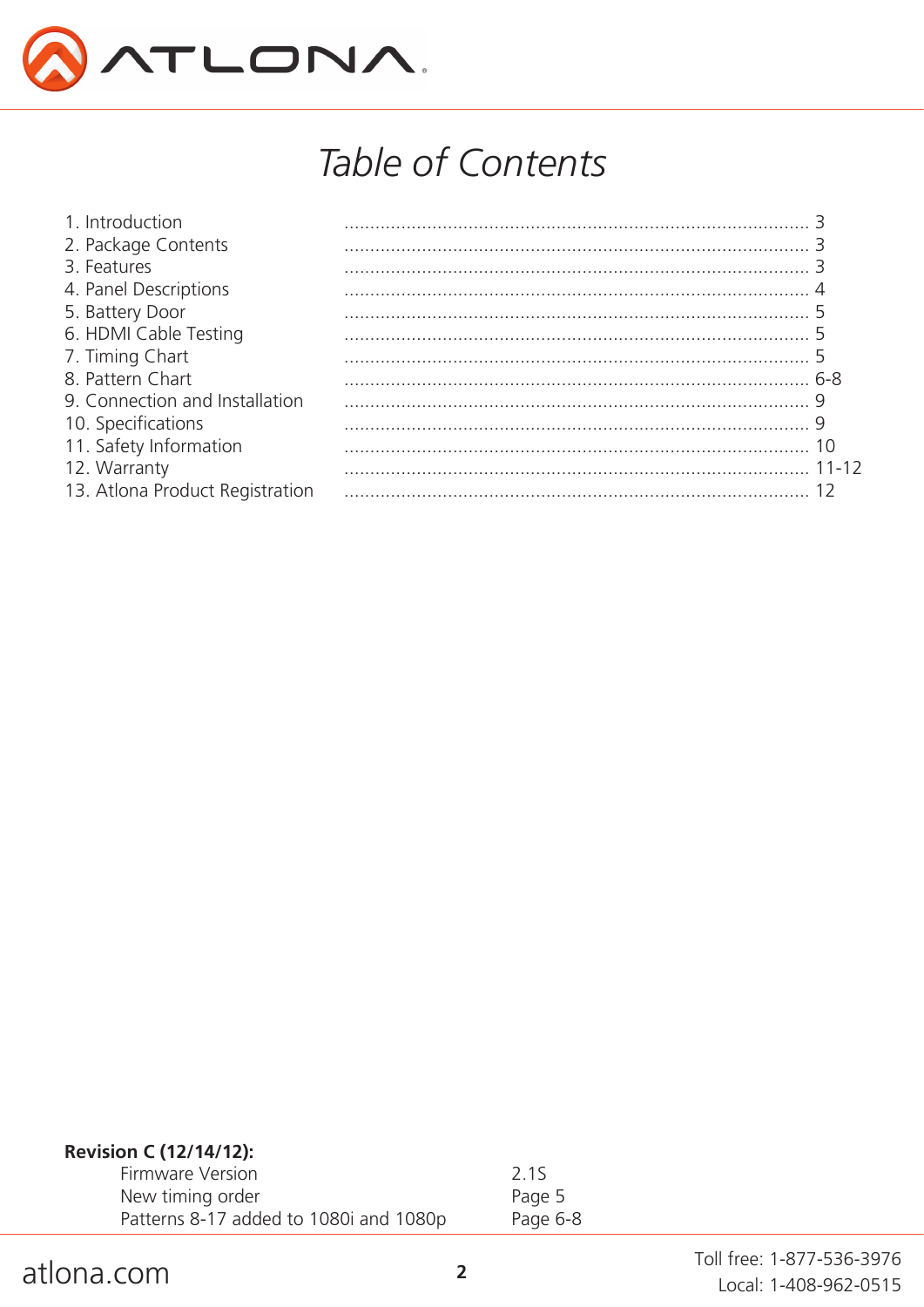

### **Introduction**

With so many potential problems in any installation it's always better to be ready before the problem starts. With the Atlona Portable HDMI Signal Generator, test HDMI cables, determine compatible resolutions, and read EDIDs before installation to avoid problems or after to troubleshoot compatibility issues. Save time and avoid guesswork with the AT-HD800.

## **Package Contents**

- 1 x AT-HD800
- 1 x 5V/2A Power Supply
- 4 x AA Batteries
- 1 x Rubber Case
- 1 x User Manual

## **Features**

- Supports 16 test patterns which includes 3-3D patterns.
- Cable integrity testing ability
- Vesa testing resolutions: 640x480(VGA), 800x600(SVGA), 1024x768(XGA), 1280x1024(SXGA), 1920x1200(WUXGA)
- Video testing resolutions: 480i/p, 576i/p, 720p(50/60Hz), 1080i(50/60Hz), 1080p(24/50/60)
- 3D video testing resolutions: 720p(50/60Hz), 1080p 24Hz
- 2-channel LPCM is always active to test audio 1Khz frequency at -20dB volume
- EDID reading function, allows user to view the displays capabilities
- HDMI ports are designed for reading EDID capabilities from both source and display side by side. This helps to prevent a lot of issues with installation and also troubleshooting incompatibilities in applications where a lot of equipment is used.
- Protective rubber case included
- Last memory function, allows the generator to remember the setting the user had prior to powering OFF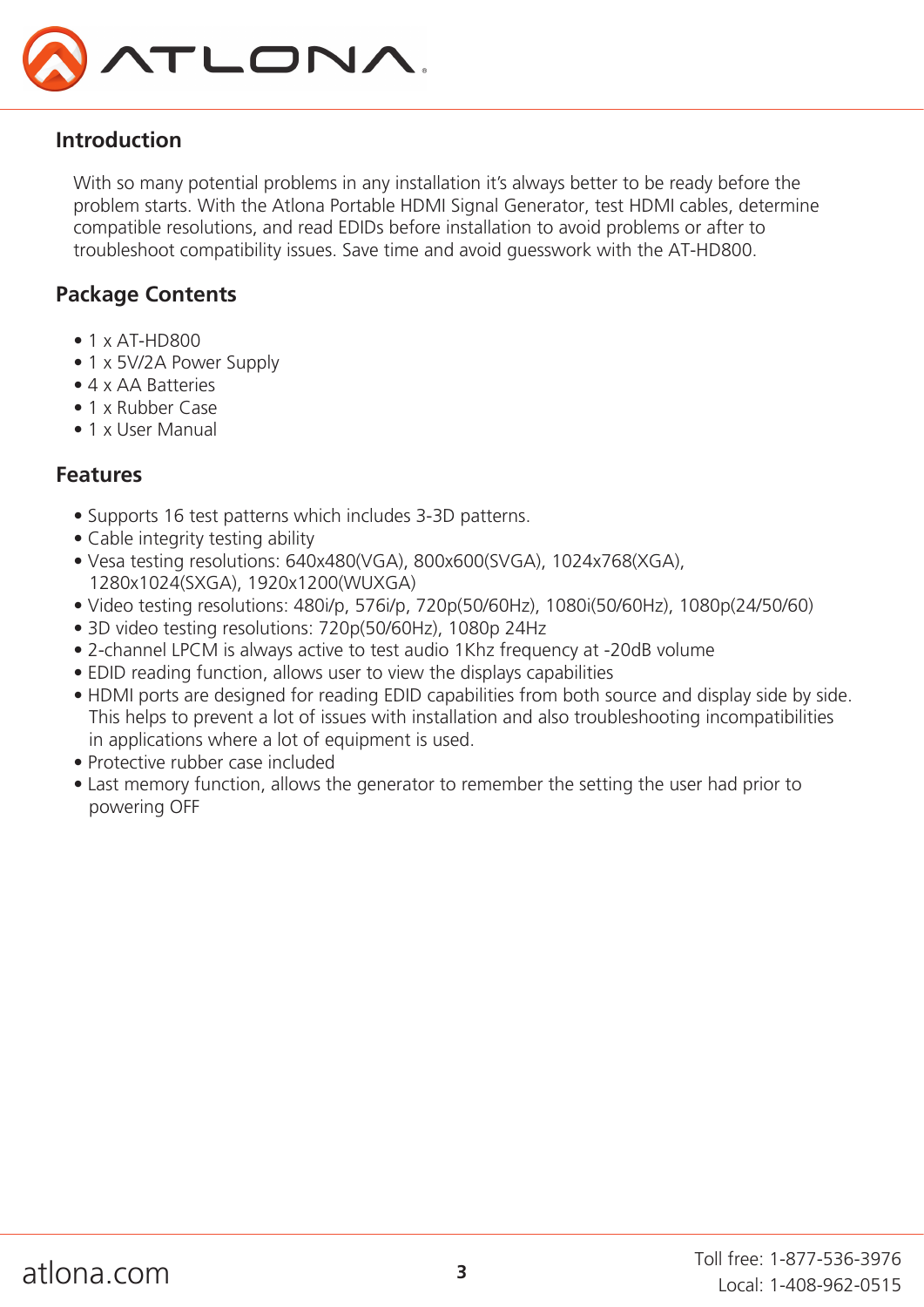

## **Panel Description**





- 1. DC 5V: Input port for the included 5V DC adapter.
- 2. Power Switch: Turns the AT-HD800 on (switch up) and off (switch down)
- **Note:** To switch to power over 5V DC adapter, when the batteries are low, power cycle the AT-HD800 with the power switch.
- 3. HDMI IN: Connect an HDMI cable from a source, or HDMI loop for cable testing.
- 4. HDMI OUT: Connect an HDMI cable to a display, or HDMI loop for cable testing.
- **Note:** Loop the HDMI cable from the HDMI OUT to the HDMI IN for cable testing.
- 5. BATT. LOW LED: Red LED will light up when the power is on. The LED will start flashing fast when the batteries get to 10% or below or **slow** when it is put in **standby** mode.
- **Note:** Standby will occur after 3 minutes of inactivity with nothing plugged into the ports of the AT-HD800. (The AT-HD800 will not go into standby when using the 5V adapter.)
- 6. Bypass/Pattern LED: Green LED will illuminate when receiving signal from an HDMI source. The LED will be off if no HDMI source is connected.
- 7. 3D/PC/HD LED:
	- a. LED will flash when receiving or sending a 3D signal.
	- b. LED will be a solid green when sending or receiving a VESA resolution
	- c. LED will be off when receiving or sending a video resolution.
- 8. 50/60 Hz LED: Will illuminate green when sending/receiving a 50Hz signal.
	- (Most commonly used in Europe and Asia)
- **Note:** To quickly switch between 50 & 60Hz press and hold the Timing Select & Info Pattern buttons together for 3 seconds then release.
- 9. Timing Select Button: Press once to bring up the resolution menu on the display (not available when an HDMI source is connected). Press the Timing Select button again to go through the 25 available timings/resolutions (press the Info Pattern button to go backwards)
- 10. Info Pattern Button
	- a. HD800 to Display: Press once to bring up the pattern menu. Press continuously to go through the patterns. (Press the Timing Select button to go back to a pattern.)
	- b. Source to HD800 to Display: Pressing the Info Pattern button will show the source and display capabilities side by side on the display's screen.
- **Note:** If there is no image present, press the Info Pattern button 3 seconds then release. The resolution will be reset to the Display's native resolution.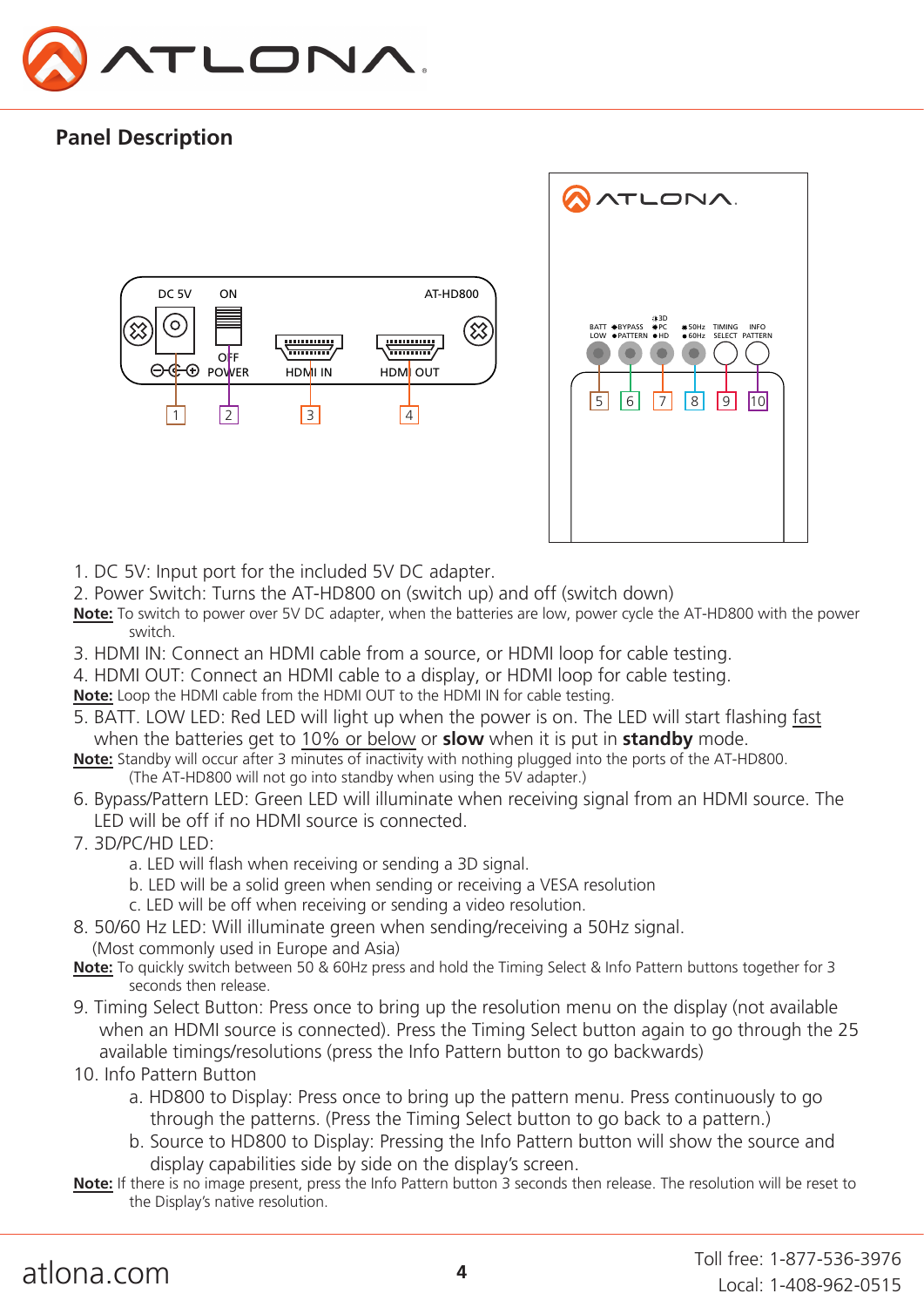

## **Battery Door**



The battery door can be found at the bottom of the HD800 under the signal LEDs and function buttons. To remove the door, first take the protective rubber casing off. Find the button that says "PUSH IN" and press it in with a hard tipped item, such as a pen or screwdriver (Do not use fingernail or there is a risk of breakage). The latch should pop up and the door can be slid off.

Press down until the latch has snapped back into place. To replace the battery door, slide the door back into place and press the latch slightly backwards.

## **HDMI Cable Testing**

**Important:** Before testing the HDMI cables, ensure the AT-HD800 is not in 3D mode. If in 3D mode, connect to any display and hold the timing select button for 3 seconds to reset to the display's resolution (the AT-DIS7-PROHD can be used for this step). Once out of 3D mode the AT-HD800 is ready to test the HDMI cables.



- 1. Connect the HDMI cable to the HDMI IN and HDMI OUT ports.
- If the cable is directional, plug the display portion to the HDMI OUT port.
- 2. Press and hold the Timing Select and Info Pattern buttons for five seconds.
- 3. Release the buttons. All the LEDs will flash while the test runs. The cable is good if all the lights go solid green.
- 4. Press and hold the Timing Select and Info Pattern buttons for five seconds.
- 5. Release the buttons and the unit will leave testing mode.

## **Timing Chart**

| No.            | <b>Resolution</b>                     | V <sub>Hz</sub> | No. | <b>Resolution</b>                      | V <sub>Hz</sub> | No. | <b>Resolution</b>                       | V Hz |
|----------------|---------------------------------------|-----------------|-----|----------------------------------------|-----------------|-----|-----------------------------------------|------|
|                | 480 <sub>p</sub>                      | 60              |     | 480i                                   | 60              | 3   | 576 <sub>p</sub>                        | 50   |
| $\overline{4}$ | 576i                                  | 60              | 5   | 720 <sub>p</sub>                       | 60              | 6   | 720 <sub>p</sub>                        | 50   |
|                | 1080i                                 | 60              | 8   | 1080i                                  | 50              | 9   | 1080p                                   | 60   |
| 10             | 1080 <sub>p</sub>                     | 50              |     | 1080 <sub>p</sub>                      | 24              | 12  | 640x480                                 | 60   |
| 13             | 800x600                               | 60              | 14  | 1024x768                               | 60              | 15  | 1280x800                                | 60   |
| 16             | 1280x1024                             | 60              | 17  | 1920x1200                              | 60              | 18  | 720 <sub>p</sub><br>(3D Frame Packing)  | 60   |
| 19             | 720 <sub>p</sub><br>(3D Side-by-Side) | 60              | 20  | 720 <sub>p</sub><br>(3D Top-to-Bottom) | 60              | 21  | 720 <sub>p</sub><br>(3D Frame Packing)  | 50   |
| 22             | 720 <sub>p</sub><br>(3D Side-by-Side) | 50              | 23  | 720 <sub>p</sub><br>(3D Top-to-Bottom) | 50              | 24  | 1080 <sub>p</sub><br>(3D Frame Packing) | 24   |
| 25             | 1080p<br>(3D Side-by-Side)            | 24              | 26  | 1080p<br>(3D Top-to-Bottom)            | 24              |     |                                         |      |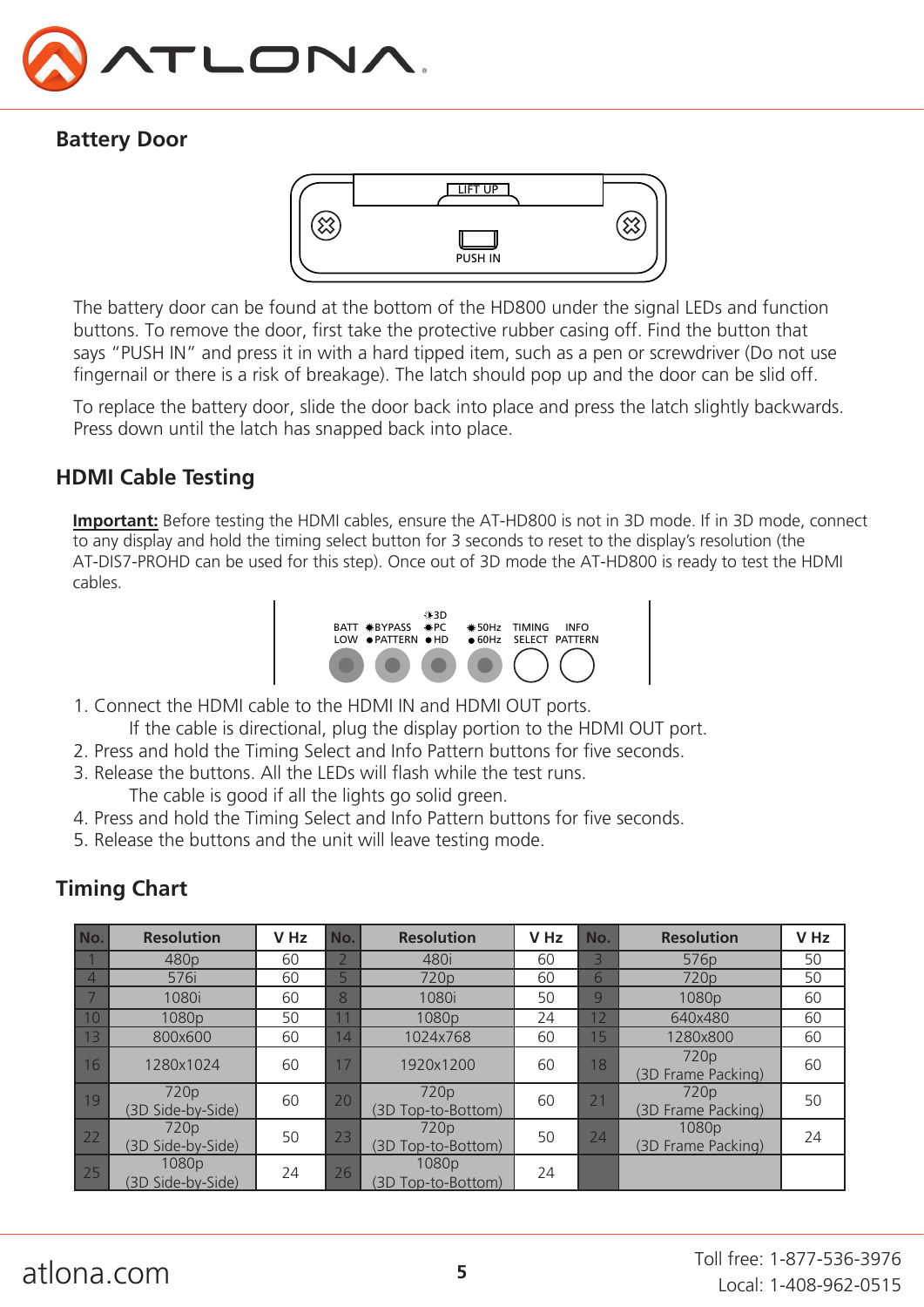

### **Pattern Chart**

| Group                               | <u>No.</u>       | <b>Pattern</b> |                      |  | <b>Description</b>                                                                                      |
|-------------------------------------|------------------|----------------|----------------------|--|---------------------------------------------------------------------------------------------------------|
| <b>Full Screen</b><br><b>Purity</b> | P <sub>0</sub> 1 |                | 1080p @ 60Hz         |  | Pattern 01 - Red                                                                                        |
|                                     | P02              |                | 1080p @ 60Hz         |  | Pattern 02 - Green                                                                                      |
|                                     | P03              |                | 720p @ 50Hz          |  | Pattern 03 - Blue                                                                                       |
|                                     | P04              |                | 720p @ 50Hz          |  | Pattern 04 - Black                                                                                      |
|                                     | P05              |                | $1080p \otimes 60Hz$ |  | Pattern 05 - White                                                                                      |
| <b>Color Bar</b>                    | P06              |                | 720p @ 50Hz          |  | Pattern 06 - Horizontal Bars<br><b>Black &amp; White</b><br>HDCP testing pattern for all<br>resolutions |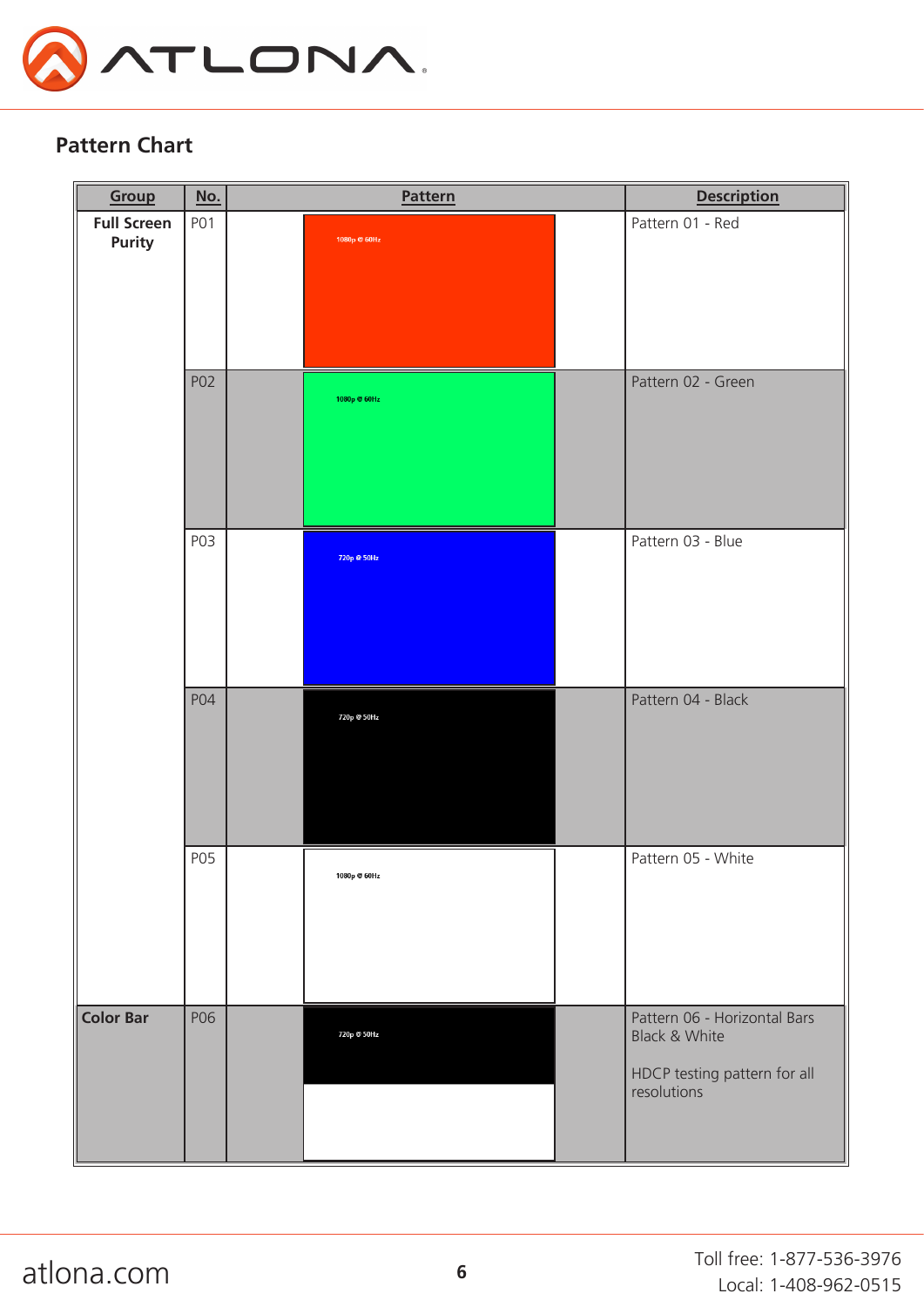

| Group            | No.        | Pattern                          | <b>Description</b>                                                                           |
|------------------|------------|----------------------------------|----------------------------------------------------------------------------------------------|
|                  | P07        | 1080p @ 60Hz                     | Pattern 07 - Vertical Bars<br>Red, Green, and Blue                                           |
| Line             | <b>P08</b> | 720p @ 50Hz                      | Pattern 08 - Horizontal Lines<br>Available on:<br>720p, 1080i and 1080p.                     |
| Grid             | P09        | 720p @ 50Hz                      | Pattern 09 - Grid<br>Available on:<br>720p, 1080i and 1080p.                                 |
| <b>H</b> Line    | P10        | 720p @ 50Hz<br>нинининининининин | Pattern 10 - H Lines<br>Available on:<br>720p, 1080i and 1080p.                              |
| <b>Color Bar</b> | P11        | 720p @ 50Hz                      | Pattern 11 - Color Bar<br>Vertical and horizontal<br>Available on:<br>720p, 1080i and 1080p. |
|                  | P12        | 720p @ 50Hz                      | Pattern 12 - 6 level Grey Scale<br>Available on:<br>720p, 1080i and 1080p.                   |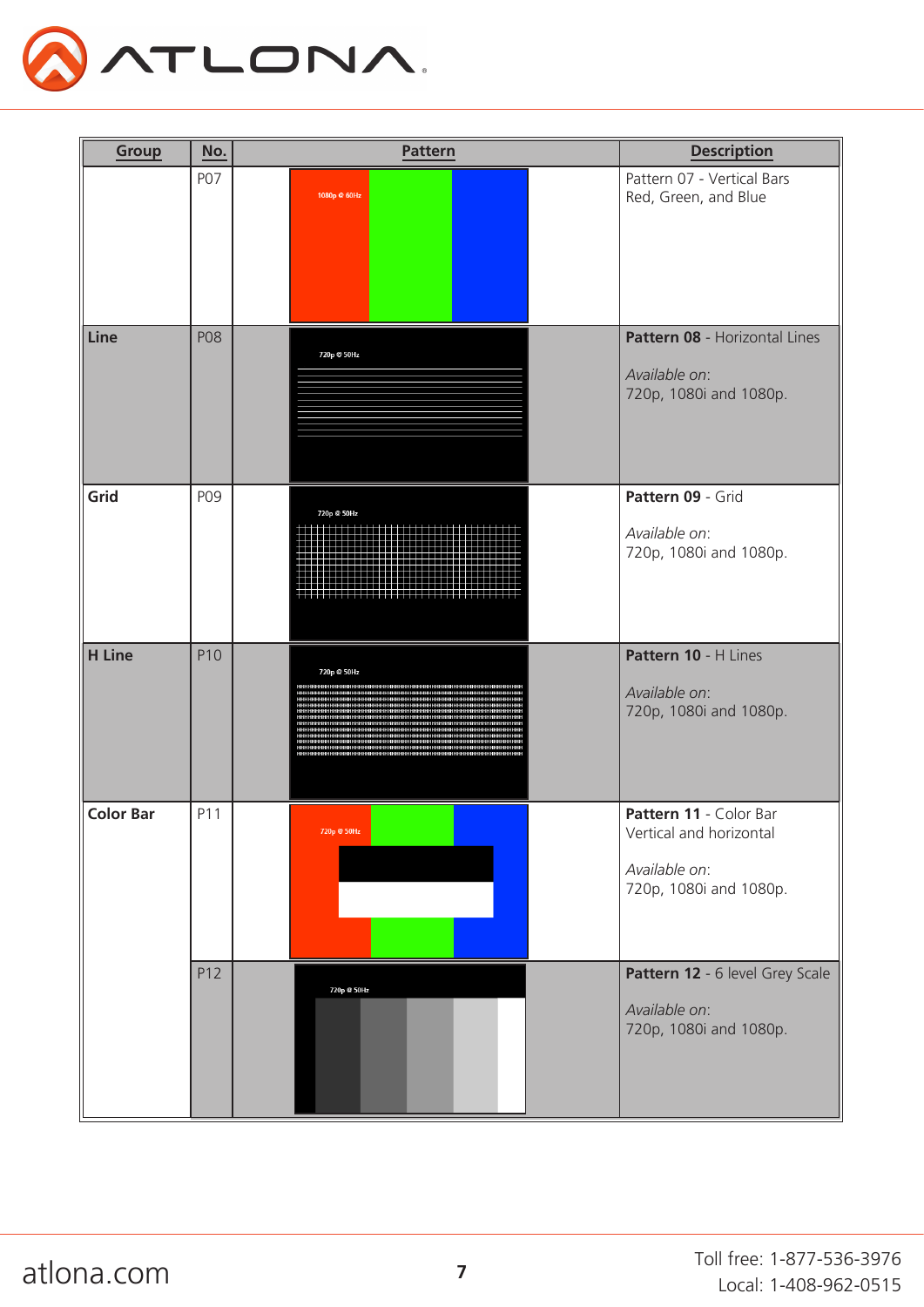

| Group               | No. | <b>Pattern</b>                                                                                                                                                                                                                                                                                                                                                                                                                                                                                             | <b>Description</b>                                                                                                                                                                                                                                                                                                                        |                                                                    |
|---------------------|-----|------------------------------------------------------------------------------------------------------------------------------------------------------------------------------------------------------------------------------------------------------------------------------------------------------------------------------------------------------------------------------------------------------------------------------------------------------------------------------------------------------------|-------------------------------------------------------------------------------------------------------------------------------------------------------------------------------------------------------------------------------------------------------------------------------------------------------------------------------------------|--------------------------------------------------------------------|
| <b>Grey Scale</b>   | P13 | 1080p @ 60Hz                                                                                                                                                                                                                                                                                                                                                                                                                                                                                               |                                                                                                                                                                                                                                                                                                                                           | Pattern 13 - Color Bar<br>6 Colors                                 |
|                     |     |                                                                                                                                                                                                                                                                                                                                                                                                                                                                                                            |                                                                                                                                                                                                                                                                                                                                           | Available on:<br>720p, 1080i and 1080p.                            |
| <b>TV Timing</b>    | P14 | 720p @ 60Hz<br>[Vendor/Product Identification]<br><b>Vendor ID</b><br>ATL<br><b>MFG Week</b><br>27<br><b>EDID Version</b><br>4<br>[Audio Formats Support]<br>720x400<br>@ 70Hz Not Support 720x400<br>640x480<br><b>Q</b><br>60Hz<br>Support<br>640x480<br><sup>@</sup> 72Hz<br><sup>@</sup> 56Hz<br>Support<br>800x600<br>Support<br>Support<br>@ 72Hz<br>800x600<br>832x624<br>@ 75Hz<br><b>Not Support</b><br>@ 60Hz<br>1024x768<br>Support<br>1024x768 @ 75Hz<br>1152x870 @ 75Hz<br>Support<br>Support | <b>Product ID</b><br>0007<br><b>MFG Year</b><br>2010<br><b>EDID Revision</b><br>$\mathbf{a}$<br>@ 88Hz Not Support<br>640x480<br>@ 67Hz Not Support<br>840x480<br>@ 75Hz<br>Support<br>800x600<br>● 60Hz Support<br>● 60Hz Support<br>● 87Hz Not Support<br>800x600<br>1024x768<br>1027x768<br>@ 70Hz Support<br>1280x1024 @ 75Hz Support | Display's VESA Timings<br>Available on:<br>720p, 1080i and 1080p.  |
|                     | P15 | 720p @ 50Hz<br>[Video Timing Support]<br>480i @ 60Hz Support<br>480p<br>60Hz<br>Support<br>Q<br>60Hz<br>Support<br>720p<br>$\omega$<br>1080i @ 60Hz<br>Support<br>1080p @ 60Hz<br><b>Support</b><br>1080p @ 24Hz Not Support<br>[Audio Formats Support]<br><b>LPCM Format</b><br><b>Dolby Format</b><br><b>DTS Format</b>                                                                                                                                                                                  | 576i @ 50Hz Supported<br>576p @ 50Hz Support<br>720p @ 50Hz Not Support<br>1080i @ 50Hz<br>Support<br>1080p @ 50Hz Support<br>2 Channel<br>Support<br>Not Support<br>Not Support                                                                                                                                                          | Display's Video Timings<br>Available on:<br>720p, 1080i and 1080p. |
| <b>Battery Info</b> | P17 | 720p @ 60Hz                                                                                                                                                                                                                                                                                                                                                                                                                                                                                                |                                                                                                                                                                                                                                                                                                                                           | Battery level Screen<br>Available on:<br>720p, 1080i and 1080p.    |
| <b>3D Type</b>      | P18 | 3D 720p @ 50Hz<br><b>Frame Packing</b><br>3D 720p @ 50Hz<br><b>Exame Packing</b>                                                                                                                                                                                                                                                                                                                                                                                                                           | 3D 1080p @ 24Hz<br><b>Frame Packing</b>                                                                                                                                                                                                                                                                                                   | Pattern 17 - 3D<br>Frame Packing                                   |
|                     | P19 | 3D 720p @ 50Hz<br>Side by Side (Half)<br>Side by Side (Half)                                                                                                                                                                                                                                                                                                                                                                                                                                               | 3D 1080p @ 24Hz<br>Side by Side (Half)                                                                                                                                                                                                                                                                                                    | Pattern 18 - 3D<br>Side-by-Side (Half)                             |
|                     | P20 | 3D 720p @ 24Hz<br><b>Top and Bottom</b><br>3D 720p @ 24Hz<br>Top and Bottom                                                                                                                                                                                                                                                                                                                                                                                                                                | 3D 1080p @ 24Hz<br><b>Top and Bottom</b>                                                                                                                                                                                                                                                                                                  | Pattern 19 - 3D<br>Top and Bottom                                  |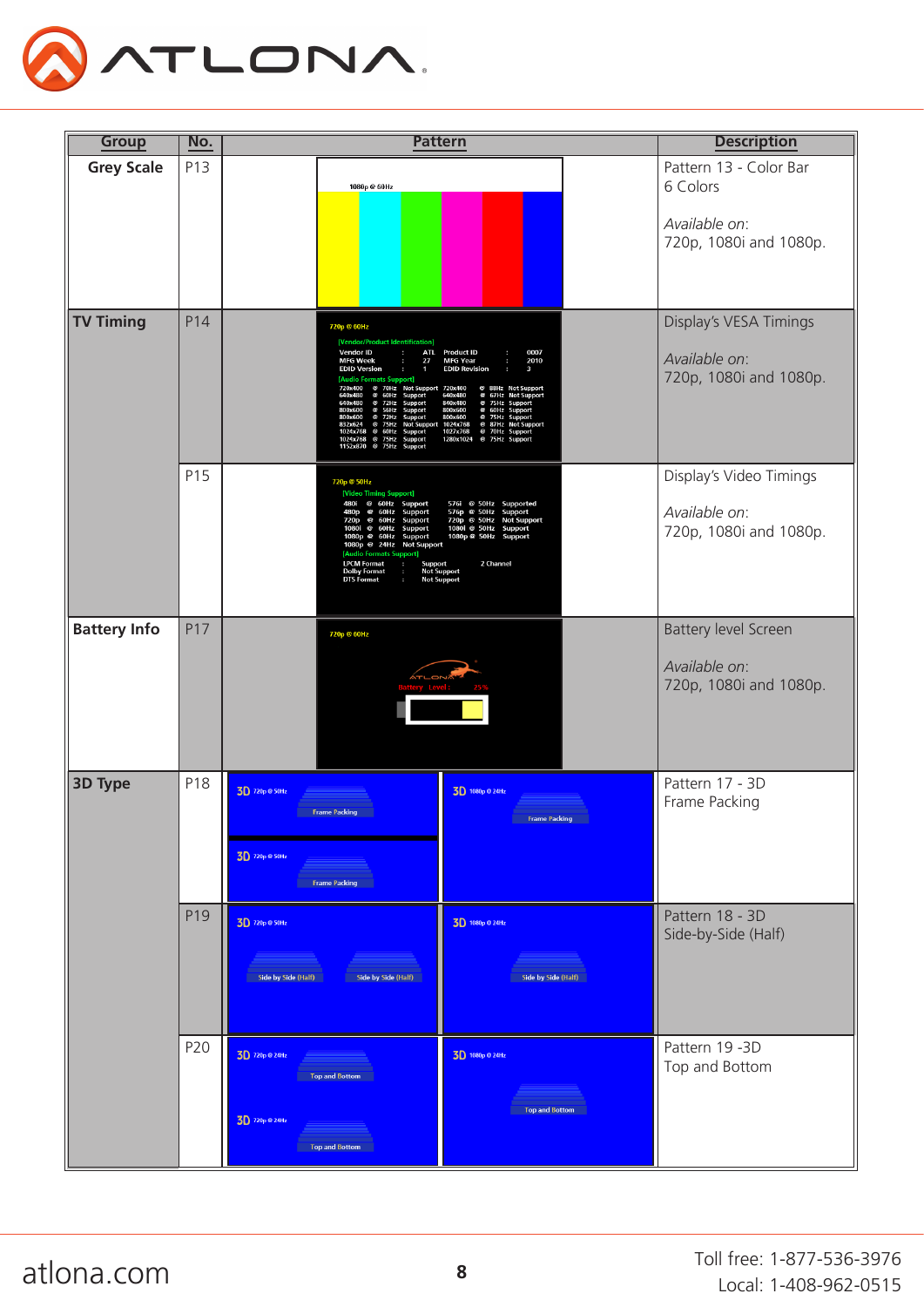



## **Specifications**

| <b>Video Resolutions</b> |                                                      |                                                            |  |  |
|--------------------------|------------------------------------------------------|------------------------------------------------------------|--|--|
|                          | 480i, 480p, 576i, 576p, 720p@50/60Hz, 1080i@50/60Hz, |                                                            |  |  |
|                          | 1080p@24/50/60Hz                                     |                                                            |  |  |
|                          |                                                      | 640x480, 800x600, 1024x768, 1280x800, 1280x1024, 1920x1200 |  |  |
| <b>Audio</b>             |                                                      |                                                            |  |  |
| Formats                  | PCM 2Ch                                              |                                                            |  |  |
| <b>Signal</b>            |                                                      |                                                            |  |  |
| Bandwidth                | 6.75 Gbps                                            |                                                            |  |  |
| <b>HDCP</b>              | Compliant                                            |                                                            |  |  |
| <b>Temperature</b>       |                                                      |                                                            |  |  |
| Operating                | 0°C to 40°C                                          | 32°F to 104°F                                              |  |  |
| Storage                  | -20 $^{\circ}$ C to 60 $^{\circ}$ C                  | $-4$ °F to 140°F                                           |  |  |
| Humidity                 | 20 to 90% non-condensing                             |                                                            |  |  |
| Power                    |                                                      |                                                            |  |  |
| Consumption              | 2.1W (Bypass)                                        | 1.1W (Pattern)                                             |  |  |
| Supply                   | $5V - 2A$                                            |                                                            |  |  |
| <b>Dimension</b>         |                                                      |                                                            |  |  |
| $H \times W \times D$    | 25.4 x 88.9 x 127 (mm)                               | $1 \times 3.5 \times 5$ (inch)                             |  |  |
| Weight                   |                                                      |                                                            |  |  |
| Device                   | $0.18$ kg                                            | $0.4$ lbs                                                  |  |  |
| <b>Certification</b>     |                                                      |                                                            |  |  |
| Power Supply             | CE, FCC, cULus                                       |                                                            |  |  |
|                          |                                                      |                                                            |  |  |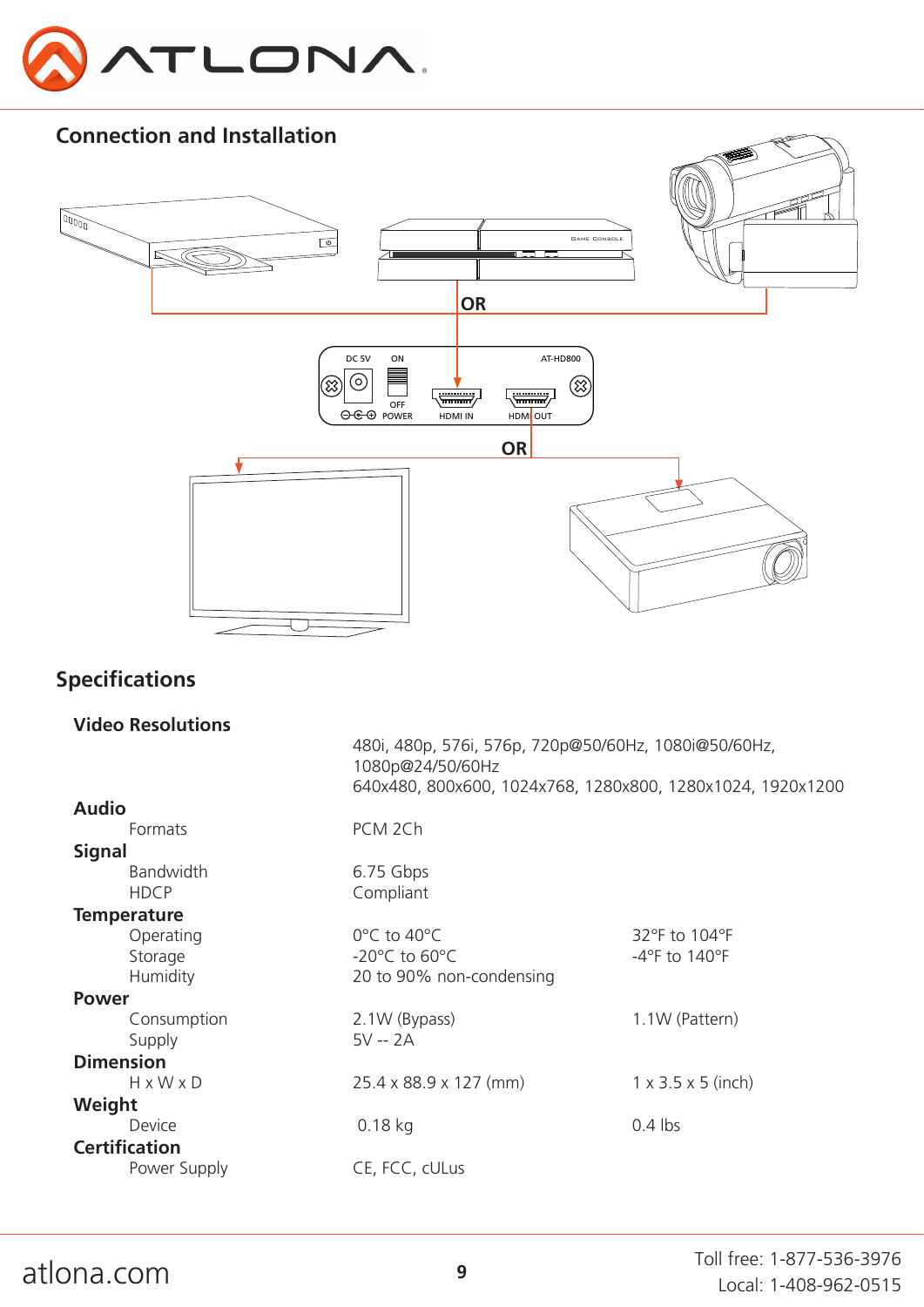

## **Safety Information**

## *Safeguards*



To reduce the risk of electric shock, do not expose this product to rain or moisture



If the wall plug does not fit into your local power socket, hire an electrician to replace your obsolete socket.



Do not modify the wall plug. Doing so will void the warranty and safety features.



This equipment should be installed near the socket outlet and the device should be easily accessible in the case it requires disconnection.

#### *Precautions*

FCC regulations state that any unauthorized changes or modifications to this equipment, not expressly approved by the manufacturer, could void the user's authority to operate this equipment.

Operate this product using only the included external power supply. Use of other power supplies could impair performance, damage the product, or cause fires.

In the event of an electrostatic discharge this device may automatically turn off. If this occurs, unplug the device and plug it back in.

Protect and route power cords so they will not be stepped on or pinched by anything placed on or against them. Be especially careful of plug-ins or cord exit points from this product.

Avoid excessive humidity, sudden temperature changes or temperature extremes.

Keep this product away from wet locations such as bathtubs, sinks, laundries, wet basements, fish tanks, and swimming pools.

Use only accessories recommended by Atlona to avoid fire, shock, or other hazards.

Unplug the product before cleaning. Use a damp cloth for cleaning and not cleaning fluid or aerosols. Such products could enter the unit and cause damage, fire, or electric shock. Some substances may also mar the finish of the product.

Never open, remove unit panels, or make any adjustments not described in this manual. Attempting to do so could expose you to dangerous electrical shock or other hazards. It may also cause damage to your product. Opening the product will void the warranty.

Do not attempt to service the unit. Disconnect the product and contact your authorized Atlona reseller or contact Atlona directly.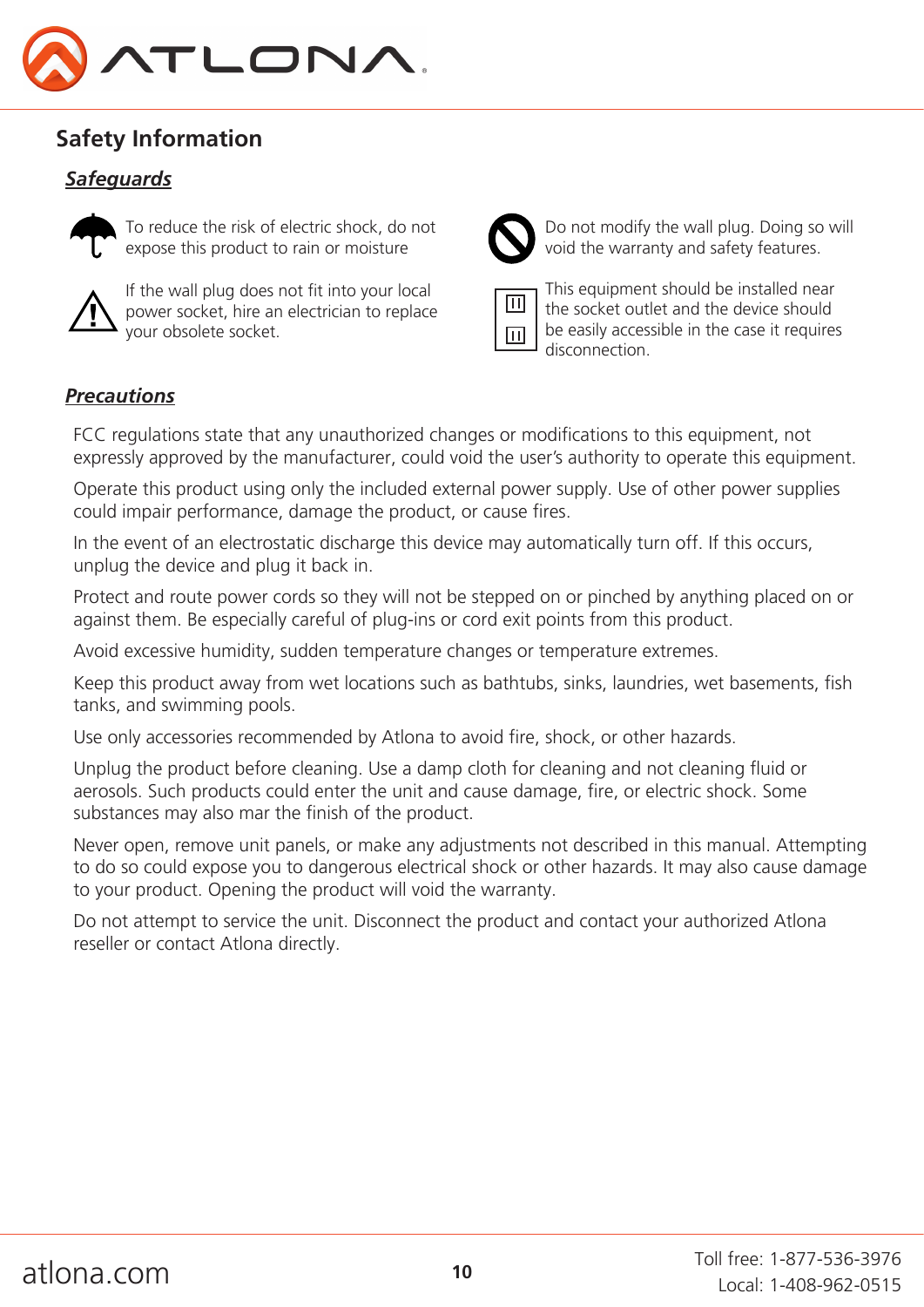

## **Atlona, Inc. ("Atlona") Limited Product Warranty Policy**

#### **Coverage**

Atlona warrants its products will substantially perform to their published specifications and will be free from defects in materials and workmanship under normal use, conditions and service.

Under its Limited Product Warranty, Atlona, at its sole discretion, will either:

- A) repair or facilitate the repair of defective products within a reasonable period of time, restore products to their proper operating condition and return defective products free of any charge for necessary parts, labor and shipping **OR**
- B) replace and return, free of charge, any defective products with direct replacement or with similar products deemed by Atlona to perform substantially the same function as the original products  $OR$ **OR** STREET AND THE STREET AND THE STREET AND THE STREET AND THE STREET AND THE STREET AND THE STREET AND THE STREET AND THE STREET AND THE STREET AND THE STREET AND THE STREET AND THE STREET AND THE STREET AND THE STREET
- C) refund the pro-rated value based on the remaining term of the warranty period, not to exceed MSRP, in cases where products are beyond repair and/or no direct or substantially similar replacement products exist.

Repair, replacement or refund of Atlona's products is the purchaser's exclusive remedy and Atlona's liability does not extend to any other damages, incidental, consequential or otherwise.

This Limited Product Warranty extends to the original end-user purchaser of Atlona's products and is non-transferrable to any subsequent purchaser(s) or owner(s) of these products.

#### **Coverage Periods**

Atlona's Limited Product Warranty Period begins on the date of purchase by the end-purchaser. The date contained on the end-purchaser 's sales or delivery receipt is the proof purchase date.

#### **Limited Product Warranty Terms – New Products**

- 10 years from proof of purchase date for hardware/electronics products purchased on or after June 1, 2013
- 3 years from proof of purchase date for hardware/electronics products purchased before June 1, 2013
- Lifetime Limited Product Warranty for all cable products

#### **Limited Product Warranty Terms – Refurbished (B-Stock) Products**

• 3 years from proof of purchase date for all Refurbished (B-Stock) hardware and electronic products purchased on or after June 1, 2013

#### **Remedy**

Atlona recommends that end-purchasers contact their authorized Atlona dealer or reseller from whom they purchased their products. Atlona can also be contacted directly. Visit www.atlona.com for Atlona's contact information and hours of operation. Atlona requires that a dated sales or delivery receipt from an authorized dealer, reseller or end-purchaser is provided before Atlona extends its warranty services. Additionally, a return merchandise authorization (RMA) and/or case number, is required to be obtained from Atlona in advance of returns.

Atlona requires that products returned are properly packed, preferably in the original carton, for shipping. Cartons not bearing a return authorization or case number will be refused. Atlona, at its sole discretion, reserves the right to reject any products received without advanced authorization. Authorizations can be requested by calling 1-877-536-3976 (US toll free) or 1-408- 962-0515 (US/international) or via Atlona's website at www.atlona.com.

#### **Exclusions**

This Limited Product Warranty excludes:

- Damage, deterioration or malfunction caused by any alteration, modification, improper use, neglect, improper packing or shipping (such claims must be presented to the carrier), lightning, power surges, or other acts of nature.
- Damage, deterioration or malfunction resulting from the installation or removal of this product from any installation, any unauthorized tampering with this product, any repairs attempted by anyone unauthorized by Atlona to make such repairs, or any other cause which does not relate directly to a defect in materials and/or workmanship of this product.
- Equipment enclosures, cables, power supplies, batteries, LCD displays, and any accessories used in conjunction with the product(s).
- Products purchased from unauthorized distributors, dealers, resellers, auction websites and similar unauthorized channels of distribution.